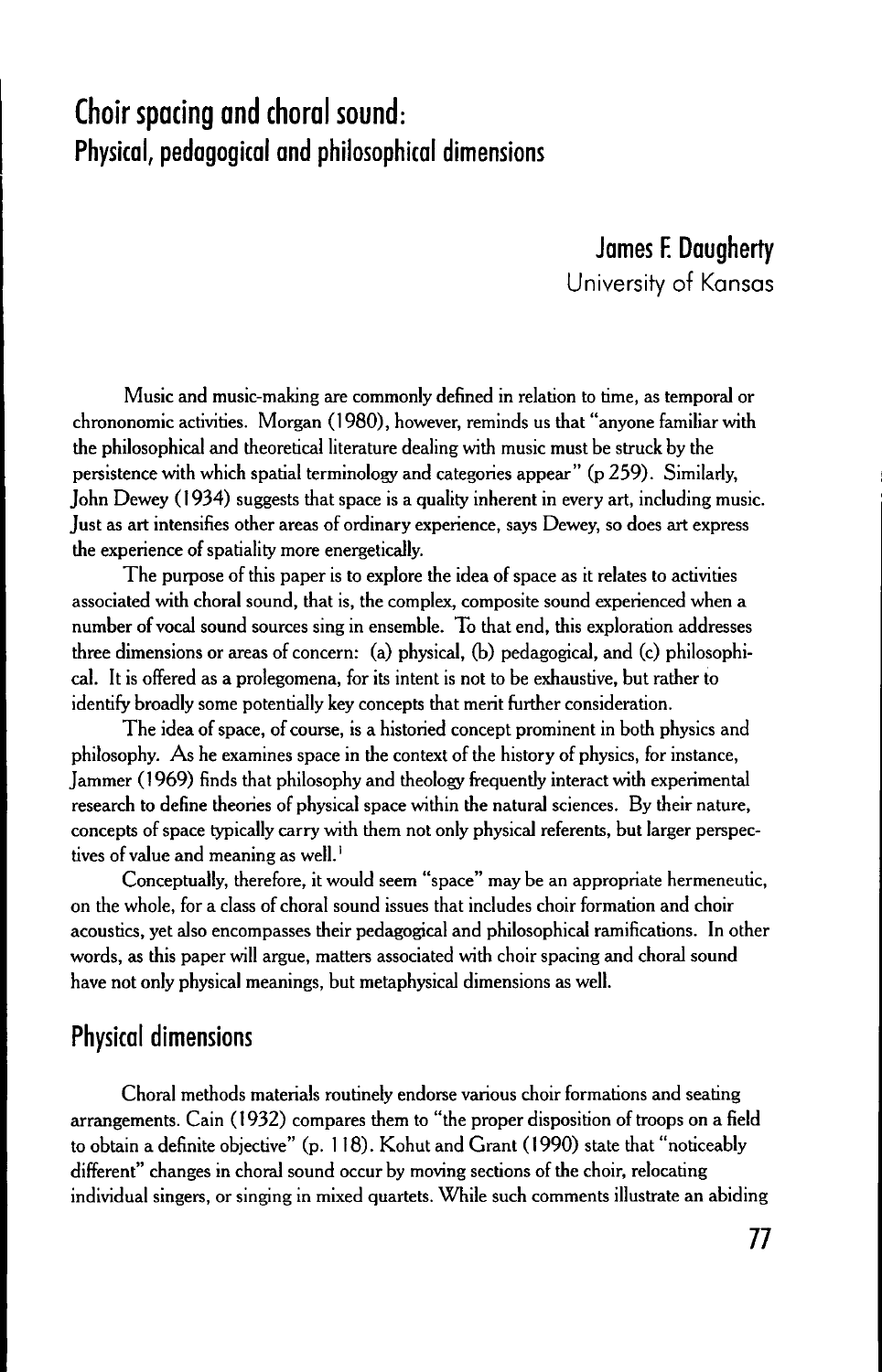belief among choral music educators, little empirical research is available regarding choir formations. There is still less empirical evidencewith respect to spacing of singers and choral sound.

Spacing for acoustic effect has been studied empirically with respect to frogs, crickets, orangutans, and wolves(e.g. Forrest & Green, 1991; Mitani, 1990; Harrington, 1989; Robertson, 1984). Such studies have indicated purposeful, nonrandom spacing among these species as they interacted with their acoustic environments.

Although aspects of human chorusing have been investigated empirically using individuals and small groups, a comparatively small number of acoustical studies have included a functioning, intact choir in the research design (Killian, 1985; Lambson, 1961; Lottermoser & Meyer, 1960; Lottermoser, 1969; Hunt, 1970; Ternstrom, 1989, 1994, 1995; Tocheff, 1990).

Daugherty (in press) designed a controlled study to assess preferences of auditors  $(N = 160)$  and choristers  $(N = 46)$  relative to the choral sound of an SATB high school choir in two choral formations (block sectional and mixed) and three spacings. The spacing used between and among singers was either close, lateral, or circumambient (see Figure 1).



**78**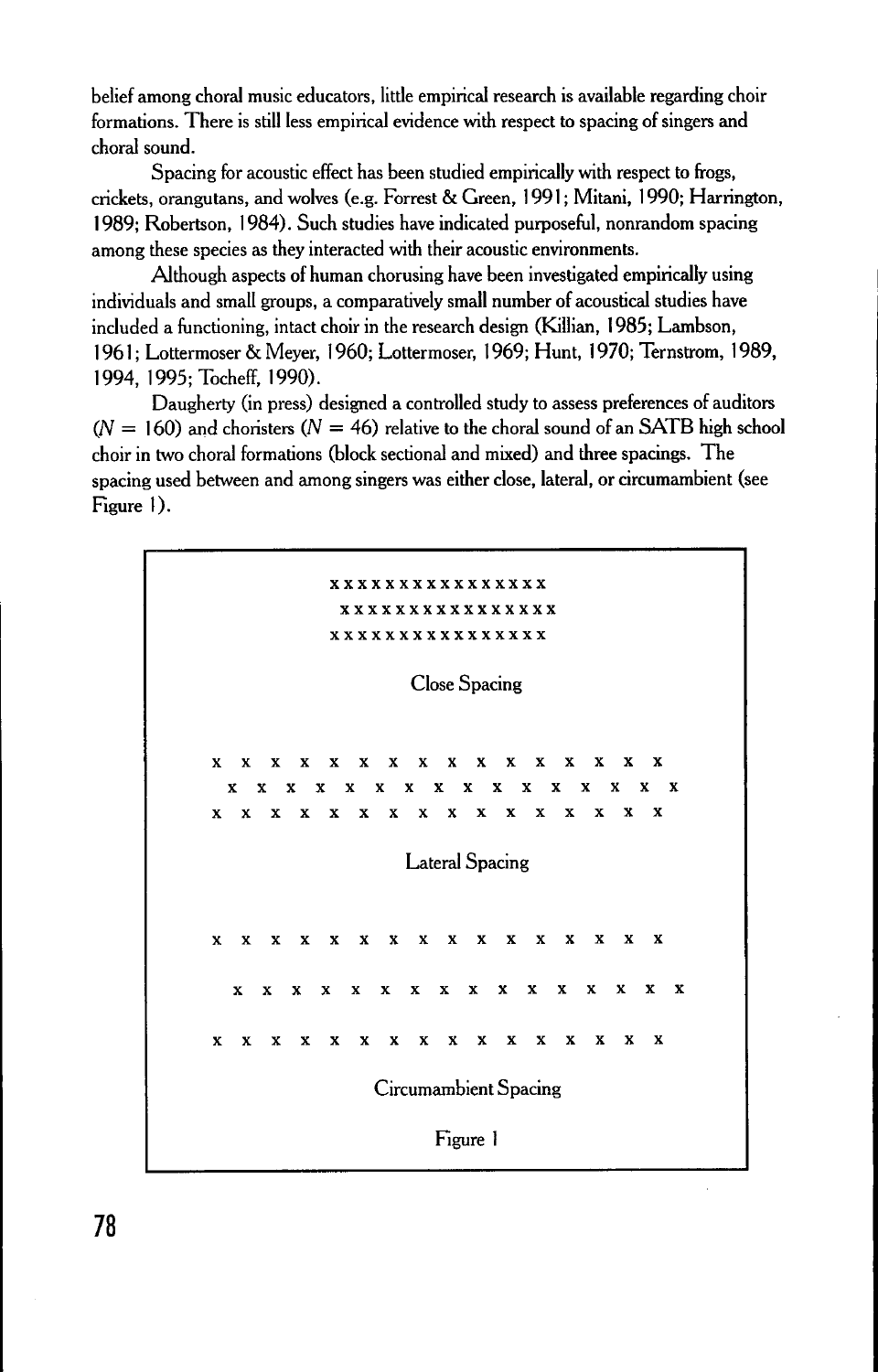Choristers were randomly assigned positions within each formation, retaining the same row for each trial. Videotaped conducting was employed for consistency of tempo and conductor behavior. Six conditions of a 30-second homophonic excerpt ("Ubi Caritas," Duruflé) were recorded digitally. Excerpts were adjusted manually for peak amplitude consistency during transfer to an auditor OAT.

Auditors listened to ten pairs of randomly ordered excerpts, and responded by: (a) characterizing the degree of any difference heard, and (b) indicating a preference for most pleasing choral sound. Auditor results indicated (1) significant and consistent preference for those excerpts sung with more spread spacing; (2) no consistent preference for formation per se, with preferences apparently related to the spacing dimensions at which performances were compared; and (3) preference for sectional formations with more spread spacing over mixed formations with less spread spacing. Overall, differences heard were characterized as modest, though greater differences were reported with the spacing variable than with the formation variable. For auditors, then, perceived differences associated with spread choir spacing suggests that such spacing lends a nuance to choral sound, yet a desirable and significantly preferred nuance.

Choristers (95.60%) thought that spacing influenced choral sound, with 82.60% characterizing such influence as "much" or "very much." Singers consistently and significantly preferred spread spacing over close spacing and attributed to spread spacing more independent singing, improved vocal production, and ability to hear better both self and ensemble. Results overall clearly suggested that choir spacing made a greater contribution to choral sound preferences of both auditors and choristers than choral formation.

In a series of other studies, Ternström (1989, 1994, 1995, in press) investigates what he terms Self-to-Other Ratio (SOR) in choir singing. This phenomenon may ultimately relate to singer preference for spread spacing and thus contribute to understanding space within the soundscape of the choir itself. According to Ternström's research, choir singers apparently have rather defined preferences for the balance between self-sound and other-sound. When the reference sound of the rest of the choir overpowers the airborne feedback received from one's own voice, as might happen in a choir singing with cramped spacing between and among singers, potentially all manner of chaos may ensue: oversinging, intonation problems, and less than ideal vocal production. Venue acoustics, of course, can exacerbate the problem still further, especially in absorbent and overly reverberant rooms.

Moreover, Ternström's studies find that SOR preferences tend to differ among voice types. Sopranos, for instance, tend to have a higher SOR and basses a lower SOR. Lower SOR's seem to obtain in the center section of a choir and higher SOR's on the ends of a choir.

## **Pedagogical dimensions**

Results of both the Daugherty and Ternström studies suggest that the spacing employed with singers may have very practical pedagogical implications in terms of how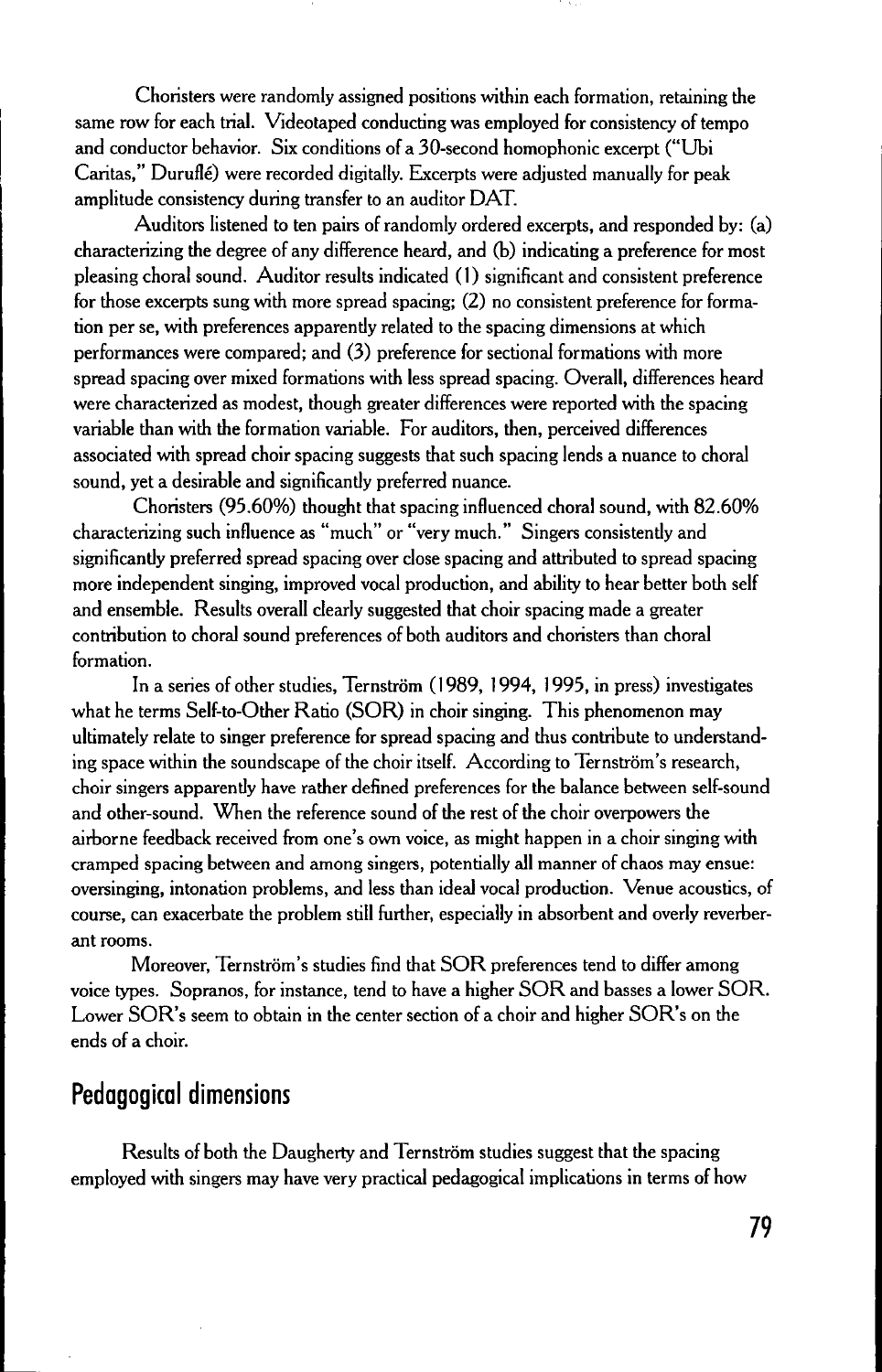choirs present their best sound in both rehearsal and performance. Shifting singers from a cramped to a more spread spacing may be a desirable strategy that is both non-verbal and vocally non-intrusive. Choristers are not instructed to manipulate the vocal apparatus. They need not change the basic character of their individual voices in order to achieve the nuances in choral blend and intonation that spread spacing may afford. Moreover, spread spacing can be one means toward developing in choristers a sense of more independent singing, better balance between their own voices and the sound of the whole choir, as well as more satisfaction in the choral sound produced.

Clearly, however, all choirs, all singing venues, and all singers are not alike. As a pedagogical tool, choir spacing is likely not a "one size fits all" proposition. Coleman (1994), for instance, finds that individual singers within the same choir, subject to the same choral training, can vary greatly in their vocal output power. Some experimentation is likely needed to determine optimal spacing conditions for particular choirs and particular singers in particular acoustic venues.

Such experimentation, though, is perhaps in itself of pedagogical value. Allowing singers to assist in the process of experimenting with spacing by soliciting their evaluations and preferences from one spacing formation to another focuses their attention on nuances of choral sound and permits them more ownership in the sound of the choir as a whole.

Research to date (Daugherty, in press) suggests that "weaker" singers may at first resist spread spacing, especially circumambient spacing. For these singers there apparently is a sense of safety in close spacing. "Average" and "strong" singers, however, appear to prefer and enjoy spread spacing. Such data may argue that there are more optimal times than others for choirs of certain abilities to experiment with spacing.

It may not be a good idea, for instance, to initiate circumambient spacing as a fixed protocol with a beginning choir the moment the first rehearsal begins. However, it may be instructive with such an ensemble to sing from memory a simple round or folk song, one that students already know and enjoy, in various spacings. One might begin with close spacing, then move to lateral spacing and, finally, circumambient spacing. As singers are asked what they notice about their own voices and the sound of the choir as a whole after each condition, students begin to be sensitized to the relationship between their own voices and desired choral sound. Moreover, the teacher/conductor gathers botl sonic and interpersonal data, and the way is prepared to shift to various spacings as desired in subsequent rehearsals.

Just as experimentation with spacing may be helpful in determining optimal conditions for particular choirs and particular acoustic venues, so may choir spacing lend itself to achieving different nuances in choral sound with different choral literature. Wilhelm Ehmann (1968), among others, has suggested that choral concerts should employ a variety of choir formations sensitive to the musical structures of the compositions being sung. A similar principle may apply to choir spacing and particular compositions. Robinson and Winhold (1976), for example, describe the "multidimensional" spacing often employed by the Gregg Smith Singers:

> For example, *Nymphes de bois,* a five-part funeral madrigal with the Latin *cantus jirmus* in the tenor, can be performed with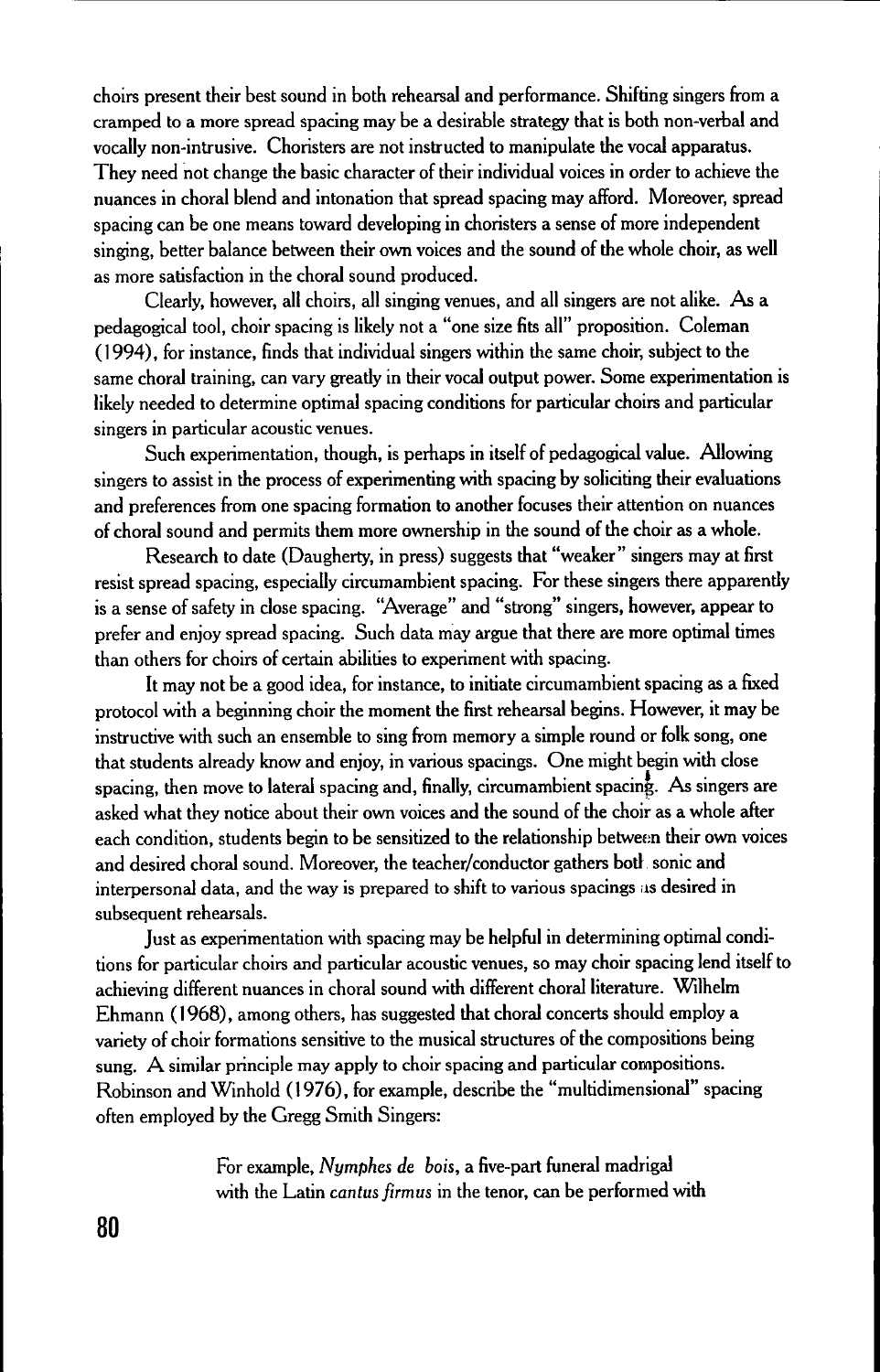the tenors spread throughout the hall while the other parts sing their lines on stage in French. The effect is stunning! (p. 186).

Choir spacing may likewise assist amateur school choirs to perform successfully literature that might otherwise elude them due to the numbers and skills of singers in the various choir voice sections. This writer recalls, for instance, programming for a festival choir theJames Erb eight-part divisi arrangement of "Shenandoah," only to arrive at the event to discover that while there were indeed an equal number of singers in each divisi section as promised, the male voices were far weaker than the female voices. Rather than abandon the piece, the tenors and basses were placed in lateral spacing on the stage risers while the sopranos and altos were spread throughout the back of the hall. In this fashion the audience heard a balanced choir and the ensemble enjoyed the particular sounds they were able to create with this piece.

The concept of choir spacing in its physical, acoustical dimensions merits further controlled investigation, particularly with respect to ensembles of varying ages, abilities, and voicings in various venues. Research to date, however, suggests that informal experimentation with choir spacing may have valuable pedagogical results as a means to (a) introduce and sensitize choristers to fundamental choral sound issues, (b) grant singers more ownership in their own choral sound, (c) discourage oversinging and misuse of the vocal apparatus since singers are enabled to find a comfortable, natural balance between the feedback sound of their own voices and the reference sound of the choir as a whole, and (d) perhaps sing with balance and blend some choral literature that would otherwise be ignored. Such pedagogical implications by no means suggest that choir spacing is a magic technique to solve all choral sound problems. They do suggest, however, that choir spacing may add desirable nuances to the choral sound of particular ensembles and that such nuances may contribute to the difference between pleasing and non-pleasing presentation of choral sound.

#### **Philosophical dimensions**

To speak of the concept of space as it relates to choral singing in its physical and pedagogical dimensions, however, is also to speak of a schema -a framework that may entail a way of conceiving and appreciating the art of choral singing itself. Just as the historied idea of space in general has by its nature both physical and metaphysical dimensions, so does the idea of choir spacing in particular suggest an interplay between practical and conceptual issues.

In this regard, it is interesting to note that the director of the choir employed in Daugherty (in press) lamented that her school stage had insufficient room to practice lateral and circumambient spacing among her choristers in performance. In a similar vein, Weston Noble (in Tocheff, 1990) has commented that when his choir of 75 choristers stood on risers, he did not have the option of employing spacing between singers.

Such observations of physical limitations are understandable. At the same time, however, it is interesting to contemplate to what extent the choral sound of contemporary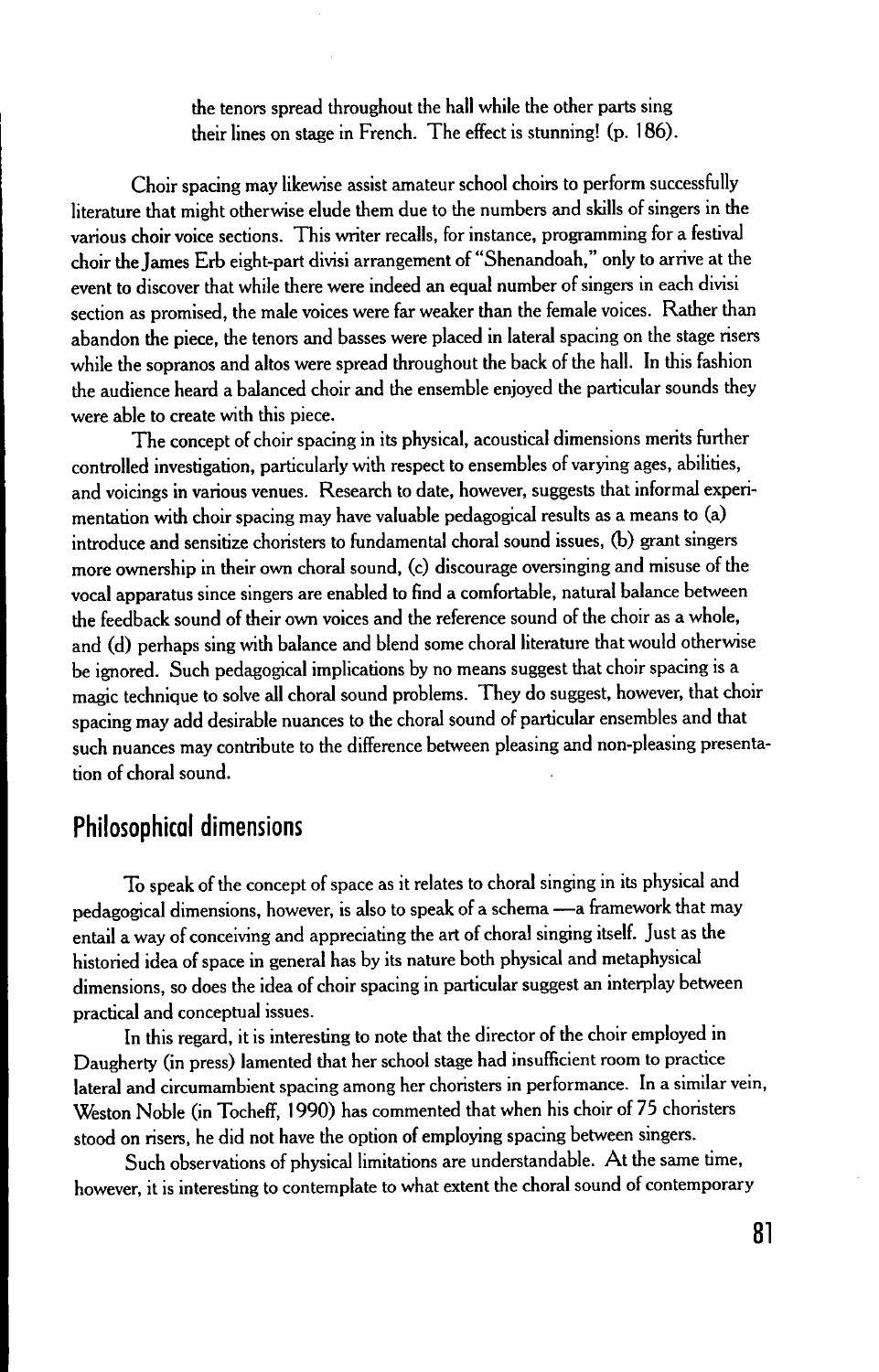ensembles may be restricted by such concerns, and why this is so. Why, for instance, are choirs so often confined to a stage? Why do choirs typically sing on risers with eight inch elevations and individual rows 12 - 18 inches in depth?

Once such questions are raised, other value issues quickly follow. Who or what, for instance, truly decides where choirs sing? What governs expected or accepted canons for the physical presentation of choral sound? Why?

Historically, of course, choral music has deep functional associations with social, religious, and dramatic space. The ancient Greek chorus, for instance, typically sang in large circles, processed, and otherwise moved from place to place. Kleinig (1993) finds that choristers in ancient Israel played an important role in the definition of sacred space, and that their positioning varied between sitting and standing, elevated and not elevated. Helmrich (1966) observes that Medieval Christian choristers frequently moved about the space in which they sang, repositioned themselves in smaller ensembles, and were also prone to make visually as well as aurally appealing the texts that motivated their singing. The cori spezzati ("spaced out choirs") often associated with the Venetian Renaissance hearken back to certain elements present in Hebrew antiphonal singing and forward to such twentieth century innovations as composer Alvin Curran's "The Lake" (from "Maritime Rites," 1978). This composition is scored for a 50 voice mixed choir singing in boats while rowing aimlessly on a small lake, five or six voices per boat (DiLio and Smith, 1989). While this is not the place to offer a full history of how choirs have positioned themselves for singing, such examples are sufficient for present purposes to indicate considerable variety in choir spacing. It suggests as well that the contemporary custom of packing choristers closely together on standing risers does not necessarily enjoy normative status historically. Indeed, available documentation such as treatises, paintings, and woodcarvings indicates that choirs have sung in circles, semi-circles, and an astounding variety of more or less informal, and sometimes dynamic, geometric designs, in addition to lines.

Ehmann (1968) suggests that the staged "choral line" arose with eighteenth century opera productions and continued into the concert halls of the nineteenth century. Allen (1937) and Helmrich (1996) describe an earlier precedent. In later Roman theatre room for choristers to perform in their accustomed orchestra semi-circle or circle was increasingly commandeered by various important personages wishing better seating. The chorus was thus forced onto the stage and into more or less straight lines.

The size of choirs may also contribute to the development of more tightly spaced and generally straight-line choral singing. Ancient Greek dramatic choruses, for instance, appear to consist for the most part of 12 - 15 persons who danced and spoke as well as sang (Smith & Young, 1980). In the western tradition, earlier polyphony (1100-1300) appears to be sung by one singer per voice part. Yet even by the fifteenth century, with two or more voices per part and a transition from small to larger choirbooks that could be seen by more singers, choir size seems typically to average 9 - 15 singers (Bukofzer, 1950; Fallows, 1983). By the sixteenth and into the seventeenth centuries, there is evidence of some choirs consisting of as many as 25 - 40 singers, though it is not documented that every chorister sang in every performance (D'Accone, 1997).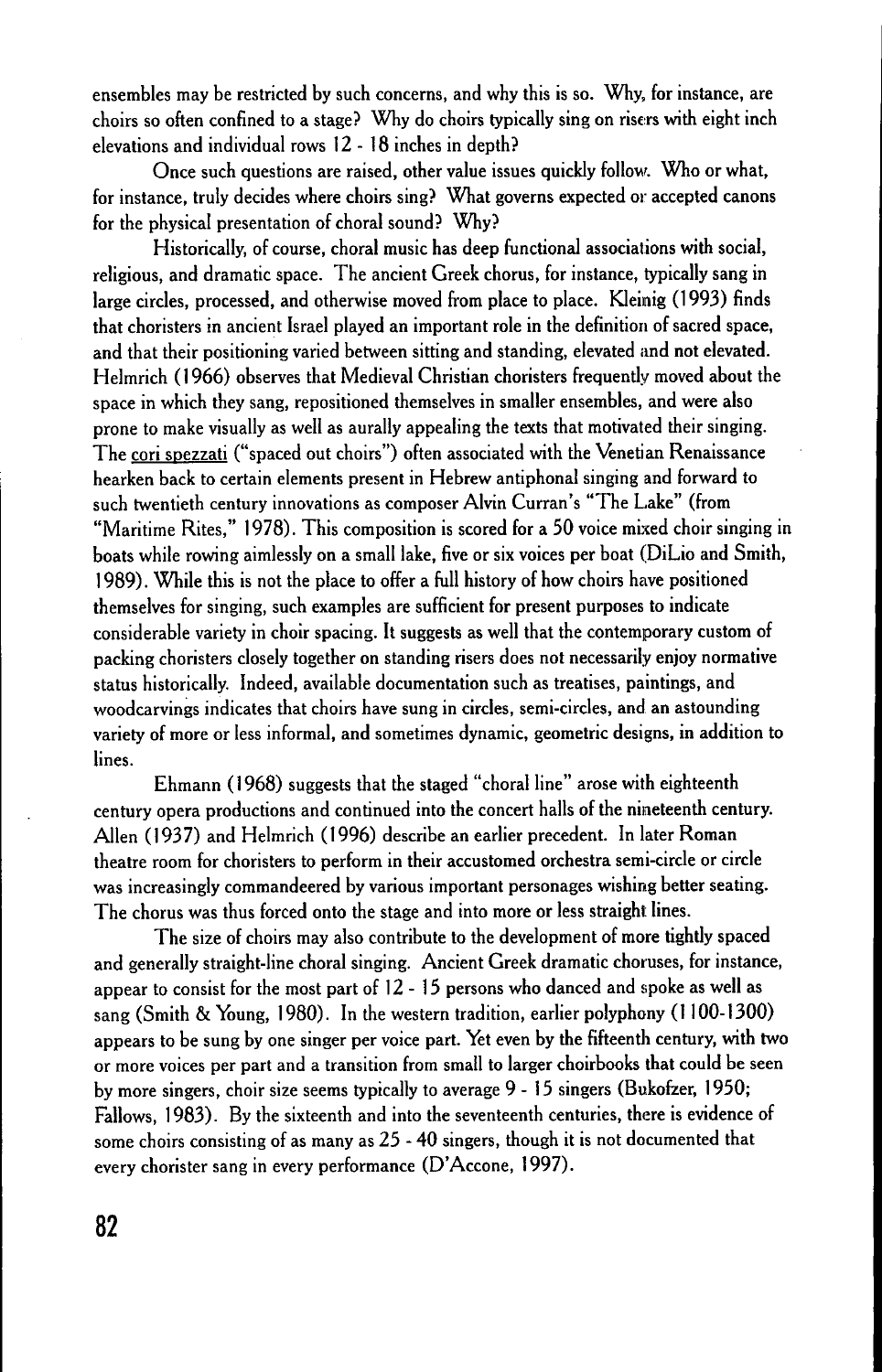While the scoring and some treatises suggest occasional larger choirs in the seventeenth century, especially in compositions for multiple choruses, it is not until the mid to latter eighteenth century in the western tradition that choir size sometimes increases dramatically. The London Handel Commemoration of 1784, for instance, featured a choir of 275 voices and an orchestra of 250 players, while a festival performance of Berlioz' Requiem indicated a choir of 210 singers (Koury, 1981). Thus, while the evidence is somewhat limited and it can be assumed that likely there were exceptions, especially for special occasions, the size of choirs in the western tradition appears conducive to a variety of spacings and positionings, both on and off a "stage," until approximately the mid-eighteenth century.

Interestingly, it is also around the middle part of the eighteenth century that choral music, as music in general, begins to be categorized in some quarters as a "fine art" and grouped with painting, poetry, architecture, and sculpture (Kristeller, 1980). It is in this time frame as well that A.G. Baumgarten (1714.1762) coins the term "aesthetics." As Elliott (1995) and others point out with respect to the emergence of music as one of the fine arts, "prior to the founding of aesthetics in the eighteenth century there was no theoretical basis for uniting these otherwise distinct pursuits" (p.22). With this conceptual framework as subsequently developed and applied, choral music in the western tradition outside of the church gradually begins to lose many of its historically functional associations with dramatic, religious, and social occasions -in short, to shed its grounding in common, everyday experience.

Choral music, of course, experiences perhaps more difficulty than instrumental music ("music alone") in finding a home in the autonomy of an aesthetic framework, because choir music is most commonly a hybrid of music and text. Philosophers of an aesthetic bent, such as Langer (1953) and Reimer (1989), may suggest that ultimately music subsumes text and is the more important partner, but, as at least one empirical research study indicates, words with their referential associations and meanings still remain in the attention of many choral musicians and their listeners as words (Daugherty, 1996).

What historical contribution, if any, the aesthetic approach to choral music has made with respect to the way contemporary choirs are typically spaced is a question worthy of further exploration. Certainly in western choral art music as practiced today some compatibility with aesthetic philosophy, whether coincidental or otherwise, is evident in the way choirs are placed.

In an "art for art's sake" schema, for example, choral music is conceived primarily as an aural art object. Much as museums tend to display sculptures and paintings framed with conventional sameness of presentation and spacing, so is choral sound often presented. A museum spectator commonly stands outside a painting, looking into it. Indeed, the notions of "disinterested perception" or "psychical distance" are seminal to many aesthetic approaches to art and the aesthetic experience thought to be derived from contemplation of art objects. Likewise, an audience at a choral concert is typically positioned so that its only permissible function can be to listen to a musical "work," emanating from a largely static sonic object, from outside a framework, both visual and aural, typically supplied by both a stage proscenium and stationary risers (almost a frame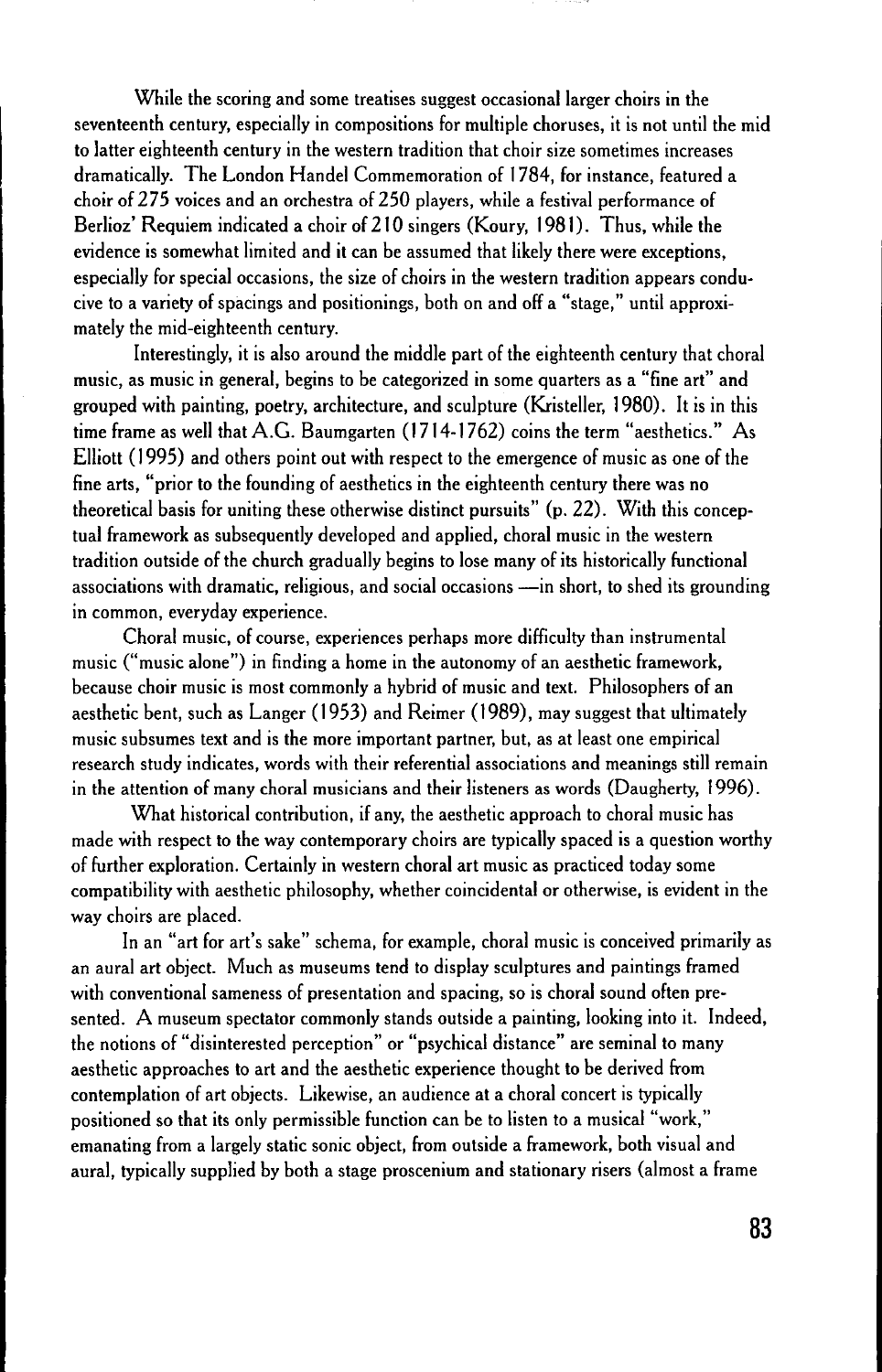within a frame). Sense of choral space then becomes stagnant. fragmented. and economized. Paradoxically. moreover. the musical work. the appreciation of which is ostensibly a primary focus of this configuration of choir and audience. may not be as richly nuanced in its choral sound as it might be with more spatial freedom.

As Sennet (1994) observes. "The spatial relations of human bodies obviously make a great deal of distance in how people react to each other. how they see and hear one another...." (p 17). The semi-circular amphitheatre design of the ancient Greeks, for instance. provided for raked, terraced audience seating. Such arrangement made it possible for audience members to be aware of one another and to see and gauge the reactions of others. In many auditoria today people may experience trouble seeing and interacting with more than a few neighbors seated close by. This emphasis upon individuality rather than community is exacerbated when the choral ensemble. now placed above instead of below the audience. remains stationary in its framed place.

In the great European cathedrals of the medieval and Renaissance periods, it was participation in the "communion of saints" that was furthered by lofty, vaulted areas designed to portray. visually and sonically. space as the divine ubiquity of God's presence. Although common worshippers were not typically direct participants in the liturgy. the architectural space served to envelope them in proceedings and further a.feeling of corporate ness as the people of God. Here choral music was functional, an aid to auditors whose primary purpose was not to attend to the singing alone. A similar context obtained with the sociability surrounding secular choral music of the period as people often dined, drank. and conversed in connection with it. In other words. most of the Renaissance and early Baroque choral repertoire sung in today's concert auditoria was initially performed for and heard by people who were present for reasons other than. or in addition to. attending exclusively to music. In this vein, Small (1998) points out that:

If the idea of an event that consists entirely of a musical performance. with no other social function..., is a modern one, so is the building that is built expressly to house such an event (p. 21).

Modern school auditoria merit mention here because they are often multi-purpose facilities. Events other than musical performances occur in them. Moreover, they sometimes function primarily as gymnasiums or cafeterias into which a small stage is incorporated or where choral risers and audience chairs are arranged in carefully demarcated areas on the facility floor. Regardless of particular physical arrangements made in such venues when school choirs sing, the effect is often an attempt to emulate as closely as possible the setting of a concert hall.

Another interesting question. of course, is posed by the advent of the modern, portable choral standing riser. Though that history remains to be chronicled in detail, the first advertisements for them appear in music educators' journals after World War Two in the late 1940's. Prior to that, many of the leading a cappella college and professional touring choirs in the United States made use of individual chorister boxes of different heights that could be placed in various configurations in the performance venue. The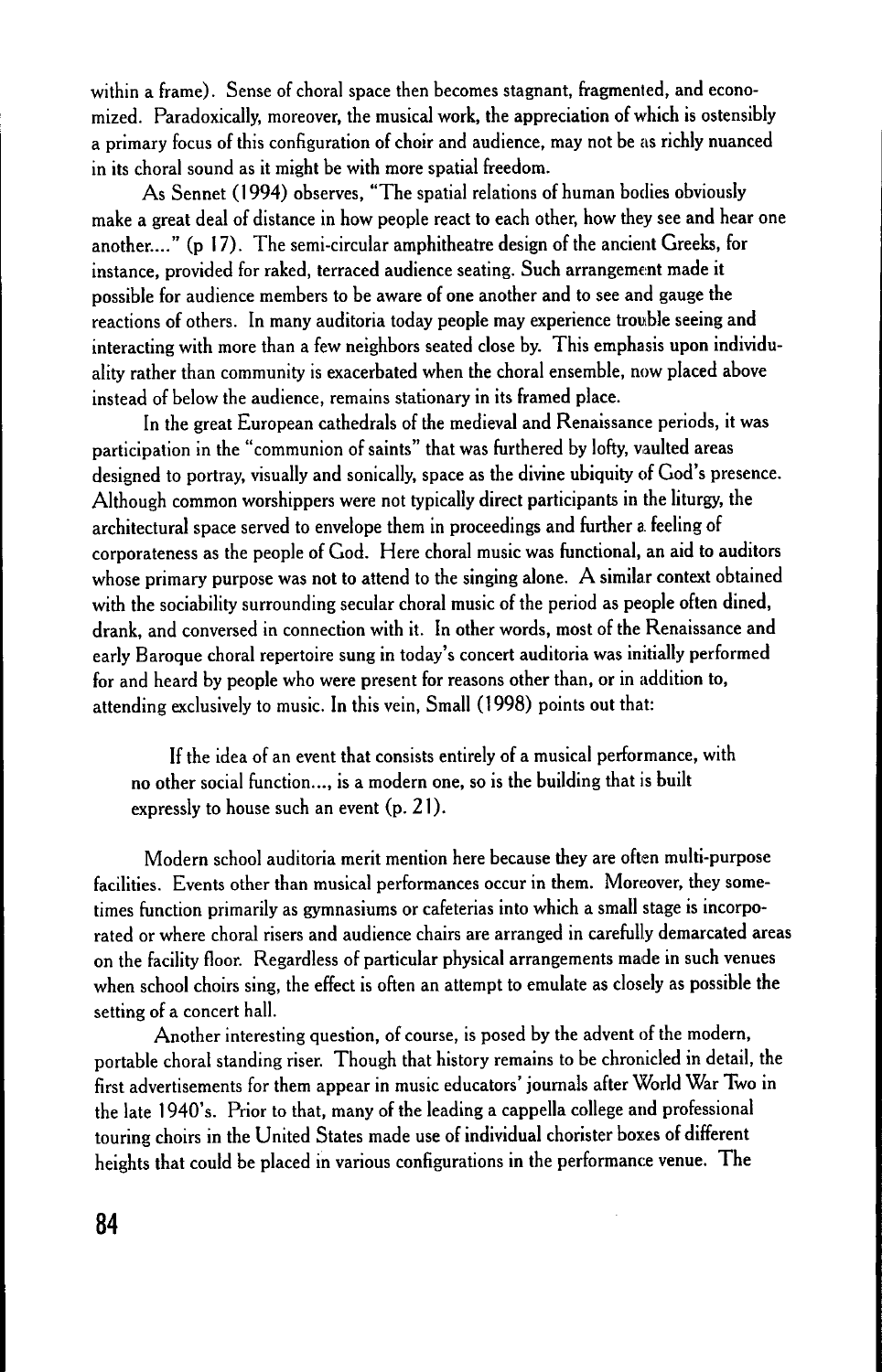portable choral riser is certainly convenient in the sense of affording contemporary choirs ease of transportation and assembly. It serves the obvious function of allowing all members the chorus to be seen and, in turn, for them to see the conductor in almost any venue.

Yet the portable riser may also contribute to the compact ways choirs tend to perform today. Depending on the size of the ensemble and the number of riser units, choral risers may tend to diminish the heritage of space and spatial presence that has marked the long history of the chorus by compressing and confining the choir. Their portability, moreover, abets a concert hall framework in almost any room. Exclusive use of choral standing risers, therefore, may willy-nilly reinforce the idea of the choir's sound as an autonomous, aesthetic object and the choir's audience as simply an aggregate of individuals whose purpose is to attend privately and aesthetically to the form of the musical works presented.<sup>2</sup>

It may be that the choral experience for listener and singer alike is not always best revealed or appreciated by these physical arrangements. Such circumstances may prevent the choir from making its best sound and the audience from feeling a part of, or even participating in, a musical process rather than being dominated by a musical product. Indeed, in many venues where choirs sing today, choral sound may be captive to either an architecture or mindset bent on reifying rather than magnifying the choir.

The concept of choral space, on the other hand, potentially embodies meanings that make alternatives intelligible. Everyday words commonly associated with spatial description include: up/down, between/among, high/low, close/distant, inner/outer, center/end, fronl/back, near/far, right/left, linear/circular, etc. Other familiar terms such as "distance," "area," and "place" typically depend upon a prior spatial concept. To say something occupies or has a "place," for instance, suggests that it exists in some sort of spatial framework. Similarly, the word "placement," along with cognate terms such as "position," "arrangement," and "formation" are customarily defined in relation to space.

One of the functions of a concept of space, it would seem, is to describe relationships. These relationships exist not so much in chronological order as they do simultaneously. At heart, the issues — physical, pedagogical, and philosophical— associated with choir spacing are concerned with the way in which things relate. Indeed, choral singing, at its best, is about celebrating relationships, relationships between the singer and the rest of the choir, relationships between choir and its singing venue, the choir and its audience, relationships among complex, beautiful sounds, relationships among audience members. Such relationships inevitably create meanings and patterns. Indeed, as Small (1998) has observed, perhaps choral music-making "is an activity by means of which we bring into existence a set of relationships that model the relationships of our world, not as they are but as we would wish them to be" (p. 50). If this be so, then the idea of space as it relates to choral singing is at heart a way of exploring, understanding, and celebrating those patterns of relationships that we idealize or desire to cherish. Gadamer (1986) refers to this quality as the festive or festival-like character of art. A festival, he says, is "an experience of community". If there is one thing that pertains to all festive experiences, then it is surely the fact that they allow no separation between one person and another (p 39).

What might we experience in a choir performance that takes seriously and celebrates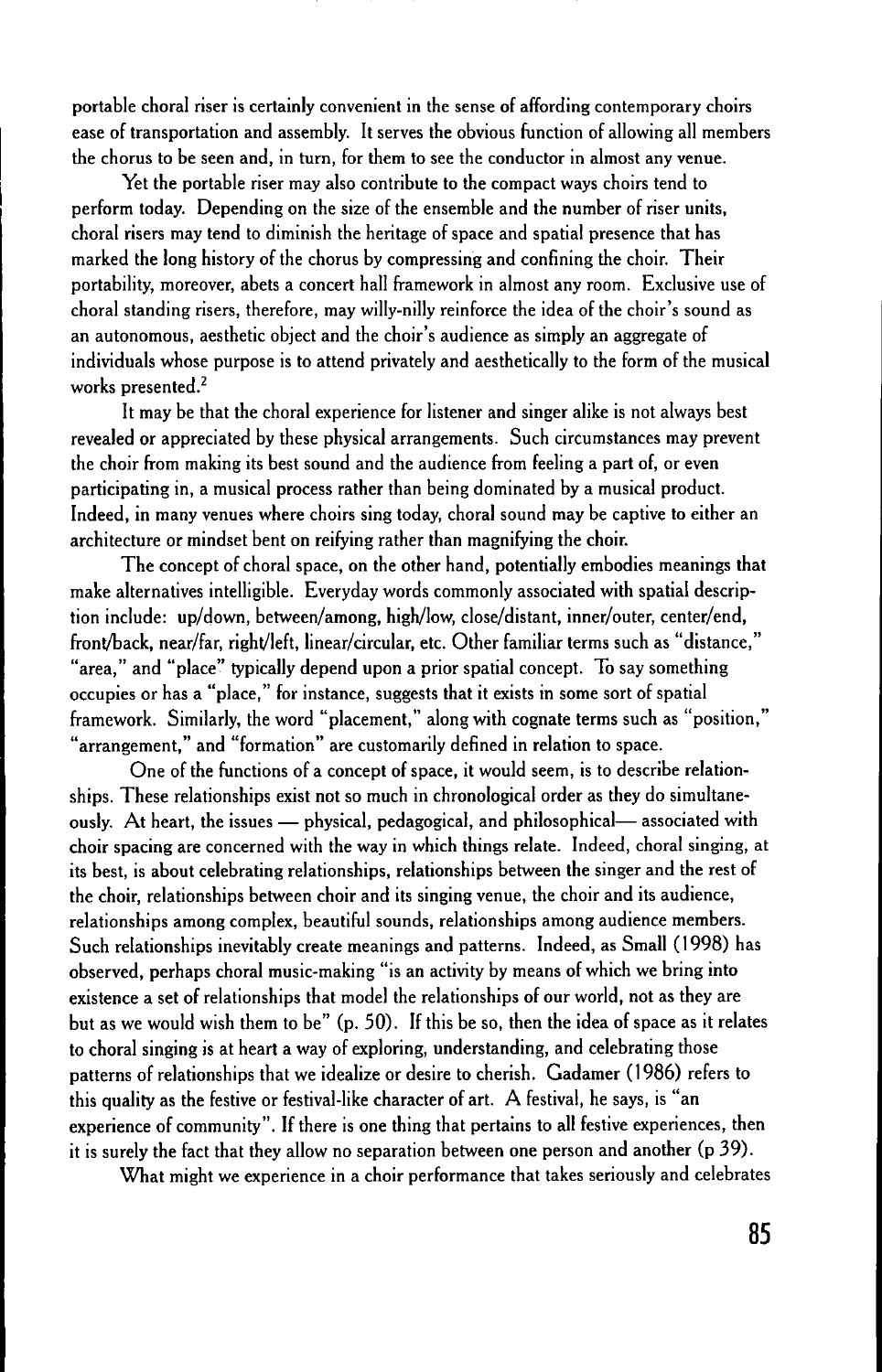the heritage of space inherent in the choral tradition, especially in its physical, pedagogical, and philosophical dimensions? Perhaps the choir would not necessarily sing in a "concert hall" setting, be it real or makeshift. If it did, the ensemble might well begin by surrounding the audience in song, enveloping auditors in its sound while acknowledging the acoustical attributes of the room as a full partner in its music-making. Thereafter, the choir might process, singing, to gather in a specific area of the hall. If risers were then utilized, choristers would be spaced laterally and/or circumambiently. The choir, moreover, would not necessarily be limited to one area or to a set of risers. It would be free to move from place to place, divide as desired into smaller ensembles spaced in various areas of the room, sit on the edge of the stage, stand on stairways, arrange itself into circles or semicircles-in short, to utilize space and spacing to maximize its best sound on particular compositions. Though he is not addressing directly spatial placement of choristers in ensemble, Dewey's (1934) observation is apt as he notes that there is a "feeling of energy ... closely connected with rightness in placing. For there is an energy of position as well as of motion" (pp 210-211).

In addition, the choir might well invite its audience to sing, too, at appropriate junctures, or perhaps provide appropriate percussive accompaniment as desired. Such spatial freedom does not exclude times where the choir might indeed find itself situated on a stage on risers, with auditors listening intently in what Gadamer terms "festive quiet." The point is that spatial freedom does not require that the choir be limited exclusively to that placement.

In such context, the placement and spacing of choirs, the placement of the audience, the acoustics of a particular venue-all might be better approached in terms of what sort of dynamic relationships, personal as well as sonic, are to be furthered, and not simply in terms of reifying an objective art form. Leibnitz's definition of space as "an order of coexistent data" (quoted in Jammer, 1969, p 4) is perhaps instructive here. For, ultimately, the issues of choir spacing and choral sound are concerns that refer to simultaneous, multiple strata of data in complex relationships. An exclusively aesthetic approach to choral singing, manifested in a simple "listen to the choir stand on the risers and sing" orientation, purposely ignores the truthful complexity of the process of choral musicmaking, especially its contextual realities. On the other hand, to begin to explore the experience of space more energetically may allow the choral art perhaps to celebrate, if not regain, more of its inherently relational qualities. "Lack of room," asserts John Dewey, "is denial of life..(but) openness of space is affirmation of its potentiality" (p 209). A sense of space can be sought not only in the physical dimension of the choir's sound, but in its pedagogical and metaphysical dimensions as well.

### **Reference list**

- Allen. J. T. (1927). *Stage antiquities of the Greeks and Romans and their influence.* New York: Longmans, Green and Co. Bukofzer, M.F. (1950). *Studies* in *medieval and renaissance music.* New York: Norton.
- Cain, N. (1932). *Choral music and its practice.* New York: M. Witmark & Sons.
- Coleman. R. F. (1994). Dynamic intensity variations of individual choir singers. *Journal of Voice.* 8 (3), 196-201.
- D'Accone, F. A. (1997). *The civic muse: Music and musicians* in Siena *during the middle ages and the Renaissance.* Chicago: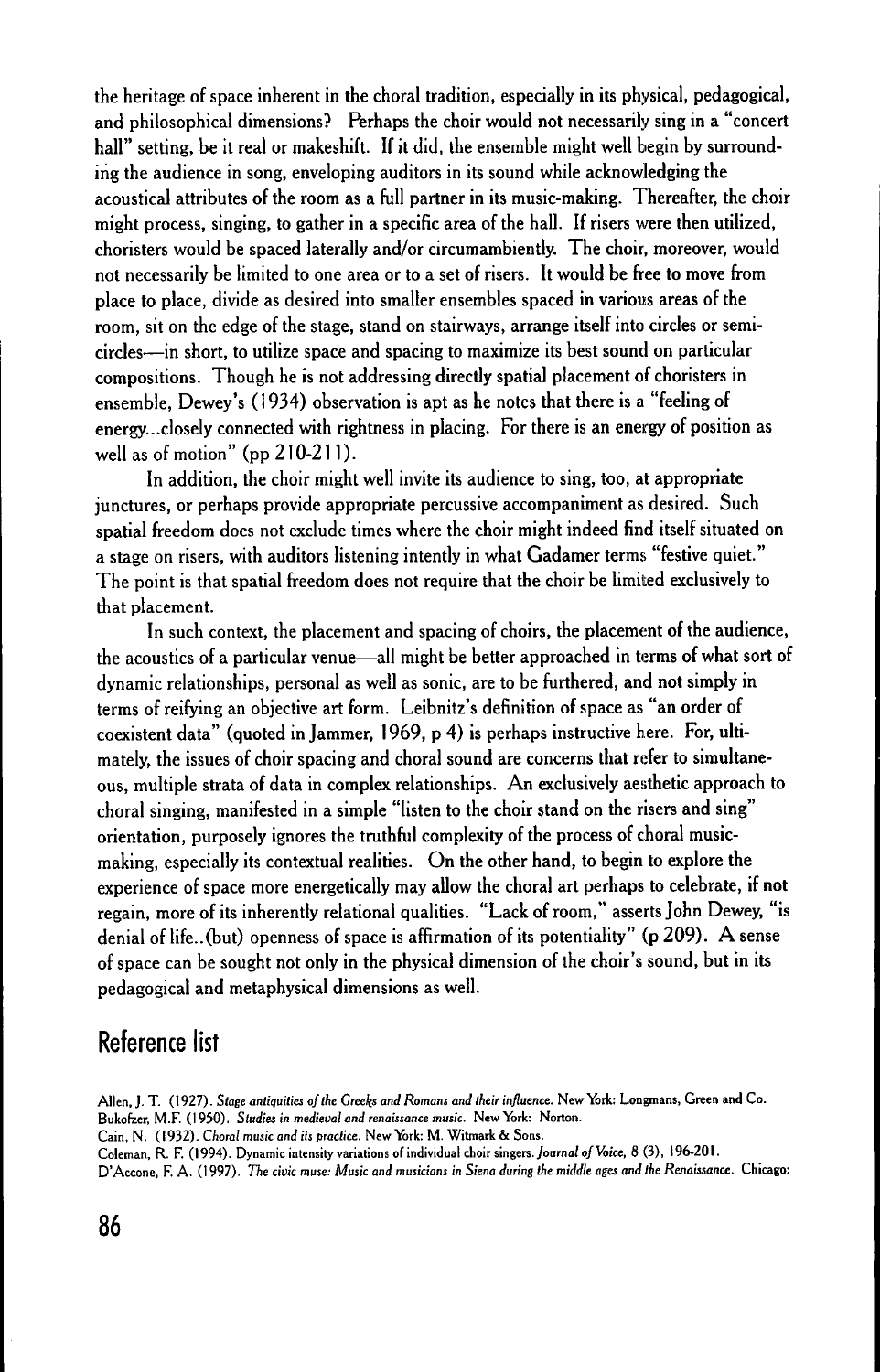University of Chicago Press.

- Daugherty, J.F. (in press). Spacing, formation, and choral sound: Preferences and perceptions of auditors and choristers. *Journal of Research* in *Music Education.*
- Daugherty, J. F. (1996, April). Differences in choral sound as perceived by auditors and choristers relative to physical positioning and spacing of singers in a high school choir: A pilot study. Poster session presented at the Music Educator's National Conference, Kansas City, MO.
- Daugherty, J.F. (1996, November). Music with words: Some data for a philosophical dilemma in choral music education. Paper presented at the State Convention of the Virginia Music Educators Association, Hot Springs, VA.
- Descartes, R. (1965). Discourse on melhod, *optics,* geomelry, *and* melerology. (P.j. Olscamp, Trans.). Indianapolis, IN: Babbs-Merrill.
- DeLio, T, & Smith, S. S. (Ed.). (1989). *Words and spaces:* An *anthology of Iwentieth century musical experimenls in* language *and* **sonic environments. Lanham, MD: University Press of America.**
- Dewey, j. (1934). *Arl as* experience. New York: G. P. Pulnam's Sons.
- Ehmann, W. (1968). Choral *directing.* Minneapolis: Augsburg Publishing House.
- Elliott, D. j. (1995). *Music mailers:* A *new philosophy of music* education. New York: Oxford University Press.
- Fallows, D. (1983). "Specific (nformation on the Ensembles for Composed Polyphony," in Slanley Boorman, Ed.,

*Performance of Late Mediaeval Music.* (pp 109.59). Cambridge, UK: Cambridge University Press.

- Forrest, T G., & Green, D. M. (1991). Sexual selection and female choice in mole crickets: Modelling the effects of intensity and male spacing. Bioacoustics, 3(2), 93-109.
- Gadamer, H-G. (1986). The relevance of the beautiful and other essays. (N. Walker, Trans.; R. Bernasconi, Ed.). Cambridge, UK: Cambridge University Press.
- Harrington, F. H. (1989). Chorus howling by wolves: Acoustic structure, pack size and the beau geste effect. Bioacoustics, 2(2),117-136.
- Hawking, S. A. (1989). A *brief hislory of time:* From *Ihe big bang* 10 *black* holes. Toronto: Bantam Books.
- Helmrich, E. W. (1966). The history of the chorus in the German drama. New York: AMS Press.
- Hunt, W. A. (1970). Spectrographic analysis of the acoustical properties of selected vowels in choral sound. (Doctoral dissertation, North Texas State University). *Disserlation Abstracts Inlernational,* 31, 4201 A.
- jammer, M. (1969). *Concepl.! of space:* ne *history of* theories *of space in physic.s.* (Second ed.). Cambridge, MA: Harvard University Press.
- Kant, I. (1965). *Crilique of pure reason.* (N.S. Smith, Trans.) New York: St. Martin's Press.
- Killian, j. N. (1985). Operant preference for vocal balance in four.voice chorales. *Journal of Research* in Music *Educa. lion,33(1),55.67.*
- Kleinig, J.W. (1993). The Lord's song: The basis, function and significance of choral music in I Chronicles. Sheffield, UK: **ISOT Press.**
- Kohut, D. L., & Grant, j. W. (1990). *Learning* <sup>10</sup> conduct *and rehearse.* Englewood Cliffs, NJ: Prentice.Hall, Inc. Koury, D. J. (1981). The orchestra in the nineteenth century: Physical aspects of its performance practice. Dissertation *Abstracls* Internalional, 41, 4881A.
- Kristeller, P.O. (1980). *Renaissance thought and* Ihe *oris:* Collected *essays.* Princeton, N.j.: Princeton University Press.
- Lambson, A. R. (1961). An evaluation of various seating plans used in choral singing. *Journal of Research* in *Music Education,* 9(1),47.54.
- Langer, S.K. (1953). *Feeling and form.* New York: Charles Scribner's Sons.
- Lottermoser, W. & Meyer, Fr.•j. (1960). Frequenzmessungen an gesungenen Akkorden. *Acustica, 10, 181.184.*
- Lottermoser, W. (1969). Zum Klang der Dresdner Kreuzchors. Musik und Kirche, 39(5),201-206.
- Mitani, J. C. (1990). Experimental field studies of Asian ape social systems. International Journal of Primatology, 11(2), 103-126.
- Morgan, R. P. (1980). Musical time/musical space. In W. J. T. Mitchell (Ed.), The language of images, (pp. 259-270). Chicago: The University of Chicago Press.
- Norburg-Schultz, C. (1971). *Existence, space and* archileclure. New York: Praeger.
- Reimer, B. (1989). A *philosophy of music educalion.* Second edition. Englewood Cliffs, N.j.: Prentice Hall.
- Robertson, J. G. (1984). Acoustic spacing by breeding males of Uperoleia rugosa. Zeitschrift fuer Tierpsychologie, 64(3-4), 283.297.
- Robinson, R., & Winold, Allen. (1976). The choral experience: Literature, *materials*, and *methods*. New York: Harper and Row.
- Sennett, R. (1994). *Flesh and stone: The body and the city in western civilization. New York: W.W. Norton & Company.*
- Small, C. (1998). Musicking: *The* meanings *of performing and listenting.* Hanover, NH: University Press of New England. Smith, J.G. and Young, P. M. (1980). Chorus i. In The new Grove dictionary of music and musicians. (S. Sadie, Ed.), Vol 4, 341.357. Landon: Macmillan.
- Ternstram, S. (in press). Preferred self-to.other ratios in choir singing. *Journal of Ihe Acoustical* Sociely *of America.*
- Ternstram, S. (1989). Long.time average spectrum characterislics of different choirs in different rooms. *STL.QPSR,* 3, pp 15.31.
- Ternström, S. (1994). Hearing myself with others: Sound levels in choral performance measured with separation of one's own voice from the rest of the choir. *Journal of Voice, B(4), 293.302.*